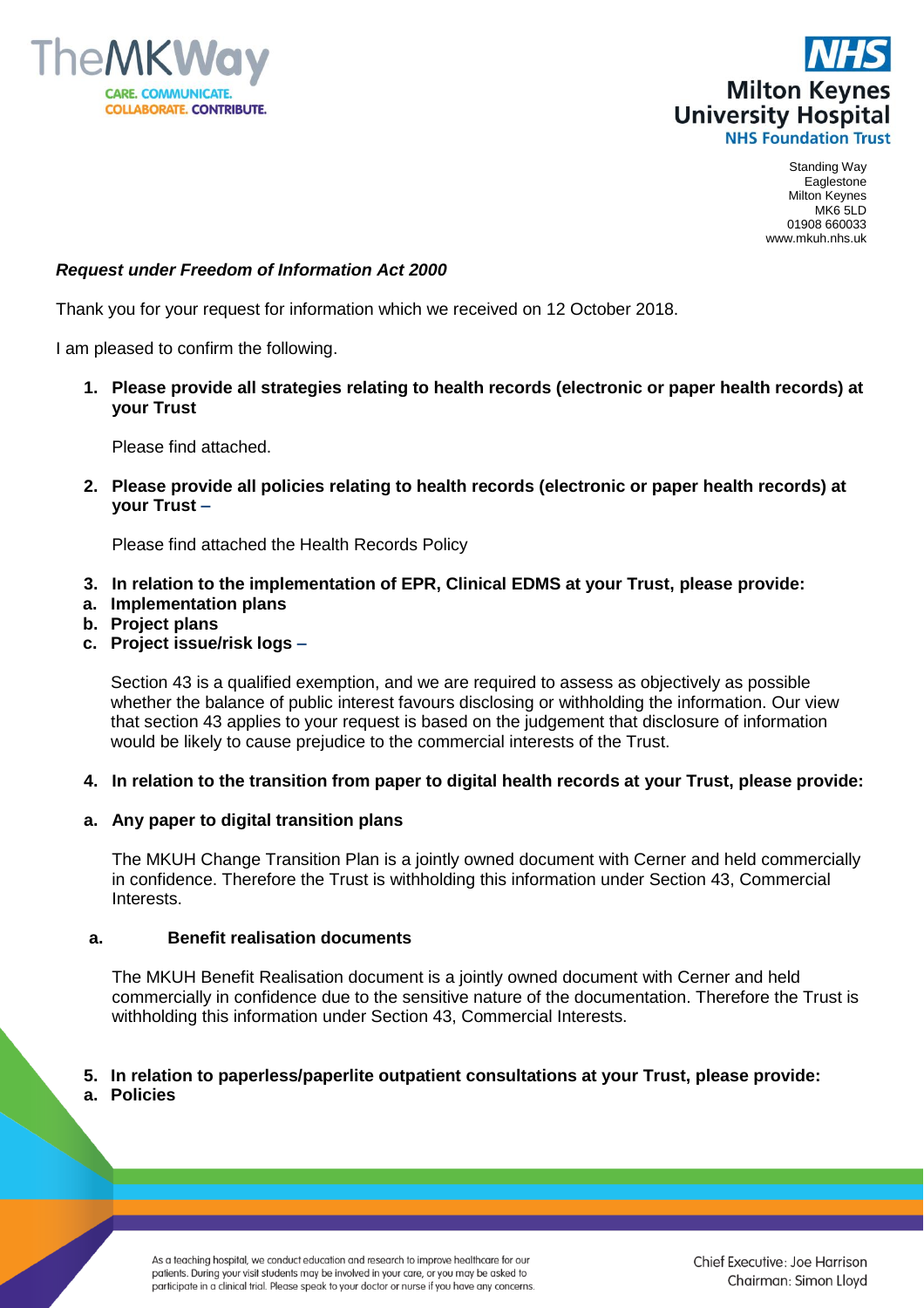- **b. Procedures**
- **c. Processes**
- **d. Guidance documents**
- **e. Process maps**
- **f. Process flowcharts**
- **g. Service standards/KPIs**

MKUH currently have no such document.

- **6. In relation to the creation of health records for new patients in acute admission wards/emergency departments at your Trust, please provide:** 
	- **a. Policies**
	- **b. Procedures**
	- **c. Processes**
	- **d. Guidance documents**
	- **e. Process maps**
	- **f. Process flowcharts**
	- **g. Service standards/KPIs**

3.5 of the Health Records Policy

- **7. In relation to the provision and delivery of health records to clinical staff for existing/already known patients in acute admission wards/emergency departments at your Trust, please provide:**
	- **a. Policies**
	- **b. Procedures**
	- **c. Processes**
	- **d. Guidance documents**
	- **e. Process maps**
	- **f. Process flowcharts**
	- **g. Service standards/KPIs**

The documents generated from these areas are collected on a daily basis however no documents are delivered to wards/A&E as this information is available via EDM or E-CARE. In terms of the policy the following is relevant: 5.1 of the health records Policy.

- **8. In relation to the creation of health records for babies delivered at your Trust, please provide:**
	- **a. Policies**
	- **b. Procedures**
	- **c. Processes**
	- **d. Guidance documents**
	- **e. Process maps**
	- **f. Process flowcharts**
	- **g. Service standards/KPIs**

Records for babies born at MKUH are create in the same way as all other patients. Information regarding this can be found in the Health Records Policy attached.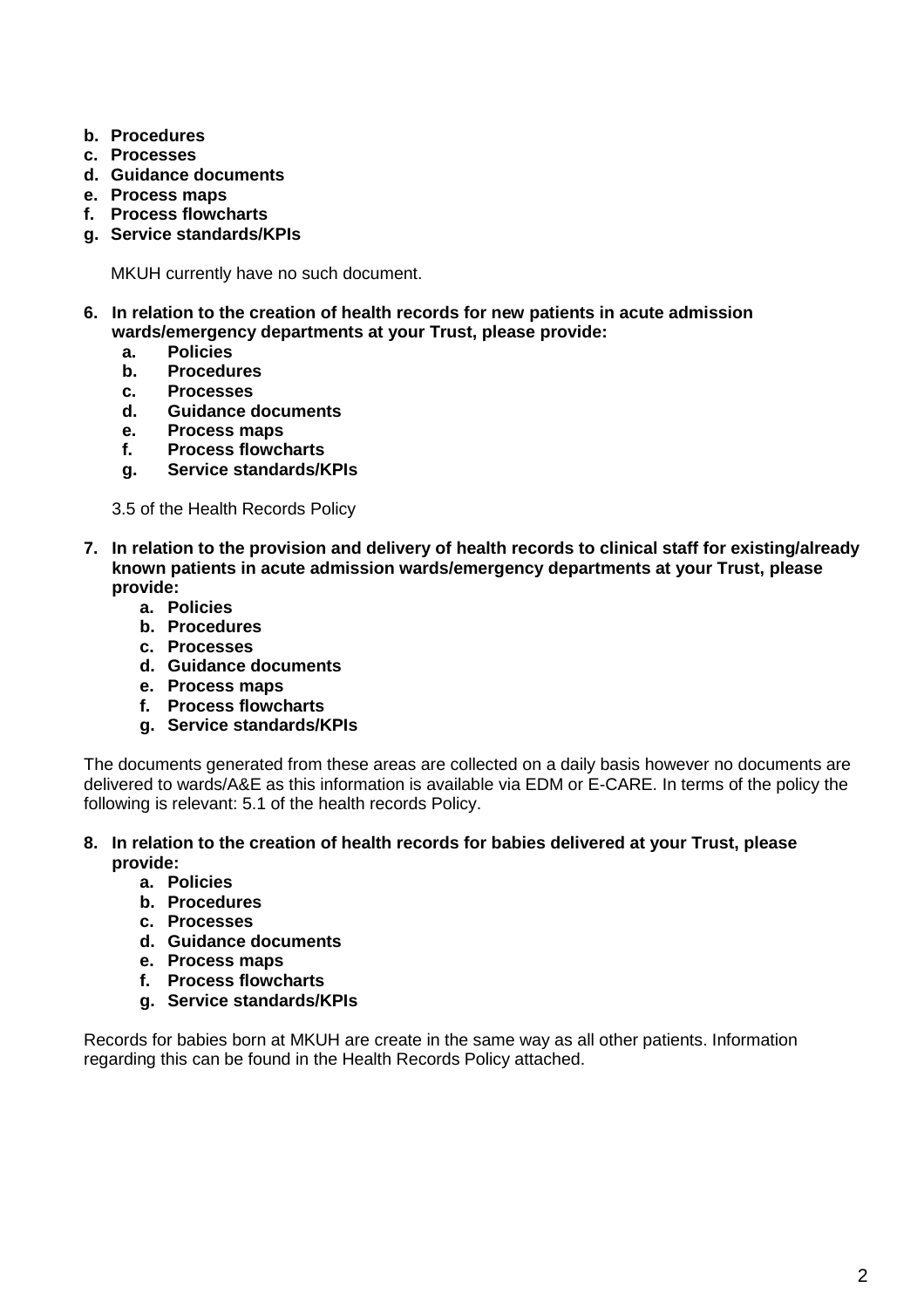- **9. In relation to the management and prevention of loose clinical documentation/health records at your Trust, please provide:**
	- **a. Policies**
	- **b. Procedures**
	- **c. Processes**
	- **d. Guidance documents**
	- **e. Process maps**
	- **f. Process flowcharts**
	- **g. Service standards/KPIs**

In terms of loose clinical documentation we have a lever file in each ward area and admin area which is collected regularly though out the week. The general health records policy applies – where by all documents added to this folders but be added under the correct tabs defining categories and patient demographics must be present on each page.

3.3 of the Health Records Policy

- **10. In relation to the management and prevention of missing or misplaced clinical documentation/health records at your Trust, please provide:**
	- **a. Policies**
	- **b. Procedures**
	- **c. Processes**
	- **d. Guidance documents**
	- **e. Process maps**
	- **f. Process flowcharts**
	- **g. Service standards/KPIs**
	- 7.0 of the Health Records Policy
- **11. In relation to health records held within E-Referral Service/Choose & Book such as referral letters, how is this shared with, accessed through or manually copied onto your EPR/EDMS at your Trust, please provide:** 
	- **a. Policies**
	- **b. Procedures**
	- **c. Processes**
	- **d. Guidance documents**
	- **e. Process maps**
	- **f. Process flowcharts**
	- **g. Service standards/KPIs**

Referrals from E-Referral are printed off by the Admin team from E-Referral within Medical Records once the appointment has been accepted. The documents are then prepared by the admin team who then ensure the documents are scanned into our EDM system, the said documents are then quality checked to ensure they are present within the correct patient's notes and the referrals are formatted correctly.

### **12. In relation to the integration of community and acute health records at your Trust, please provide: -**

- **a. Policies**
- **b. Procedures**